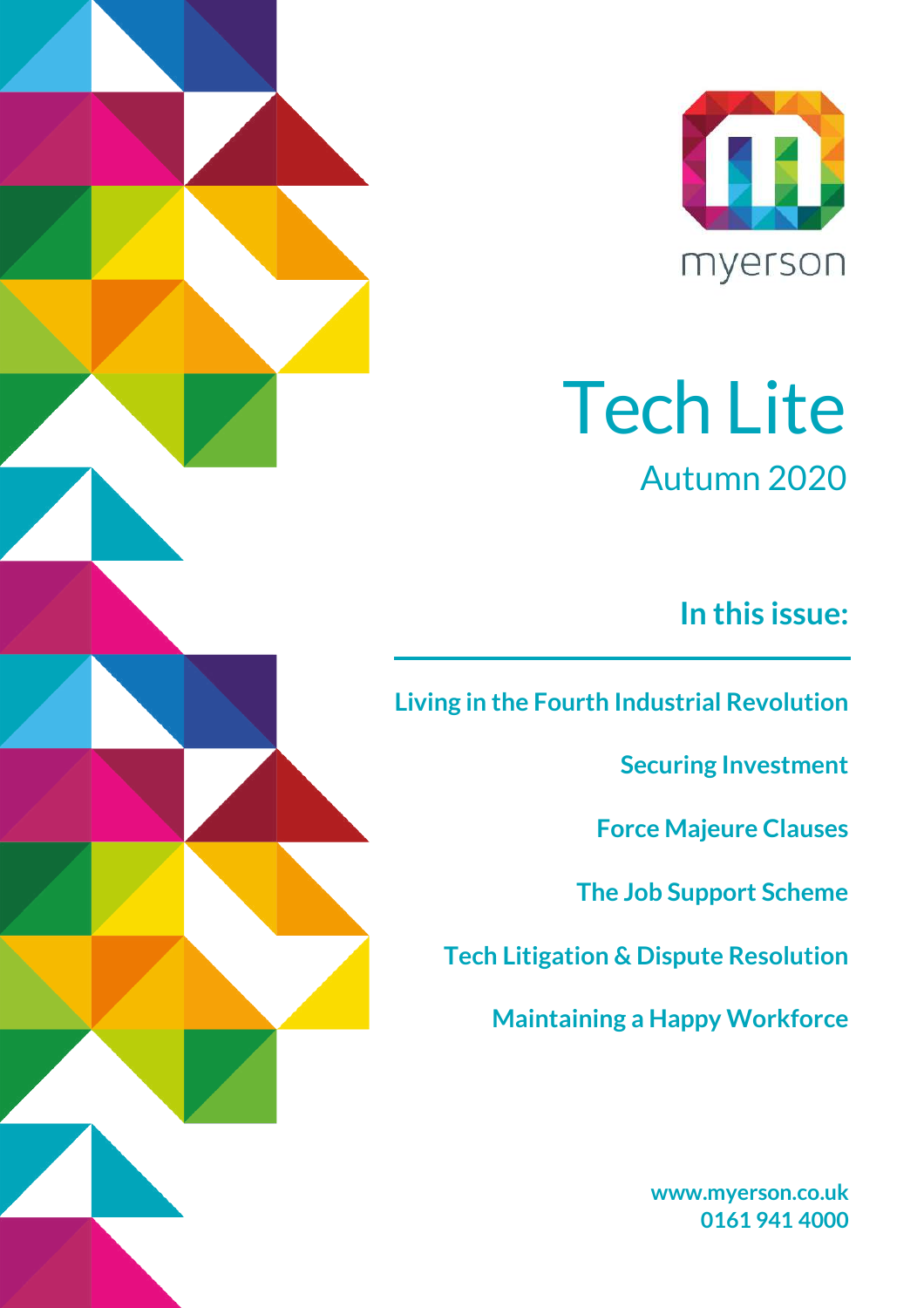

## **Introduction**

In this Autumn 2020 edition, we explore ways to help your business navigate the new norm we find ourselves in and secure pole position on the road towards the Fourth Industrial Revolution. We take a detailed look at:

- Living in the Fourth Industrial Revolution
- Securing Investment 5 Things You Need to Know
- Force Majeure Clauses Friend or Foe?
- The Job Support Scheme
- Tech Litigation & Dispute Resolution
- Maintaining a Happy Workforce





**Have a Question?** 



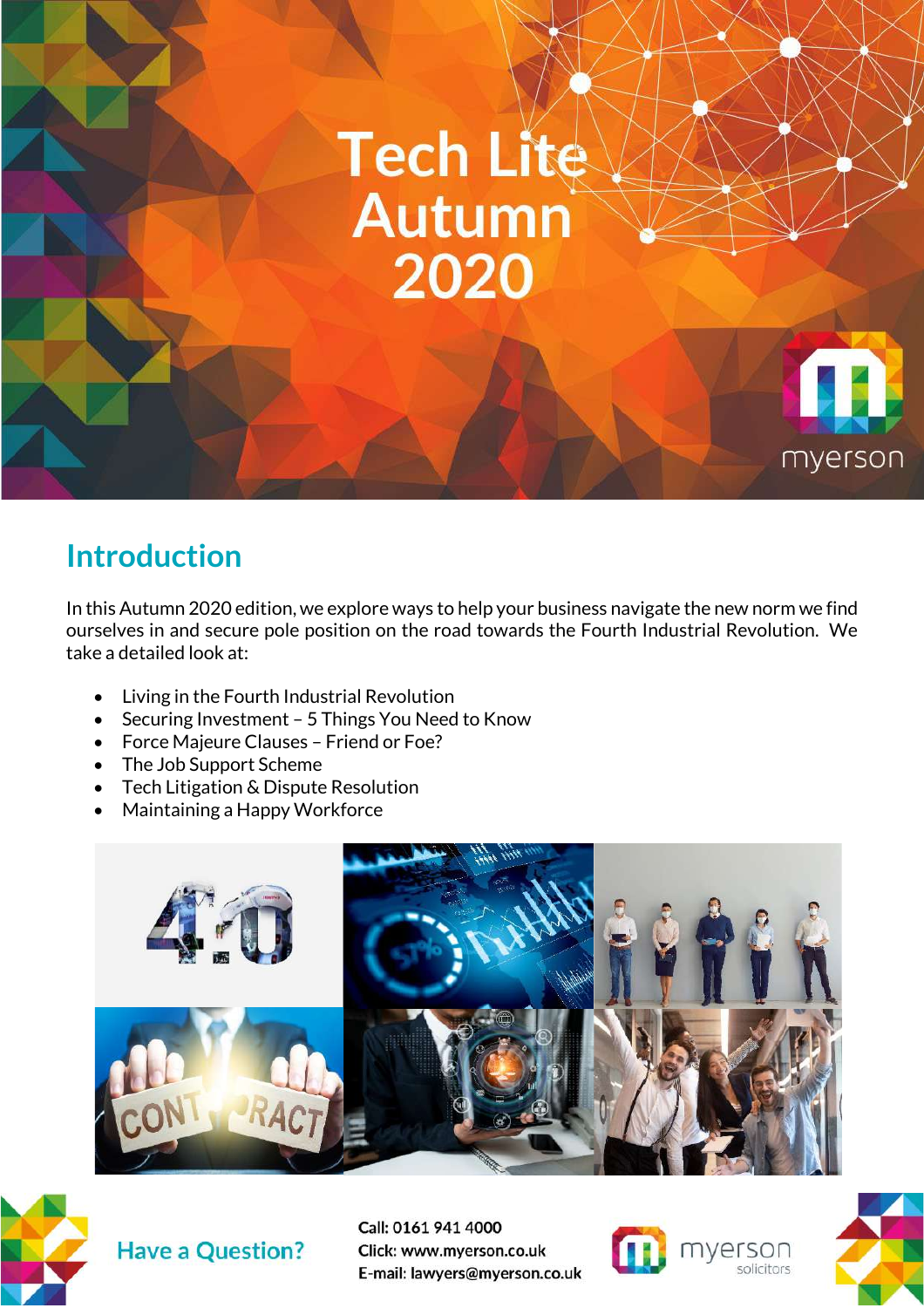

#### <span id="page-2-0"></span>**Is Manchester set to pave the way for global technological transformation?**

The world stands poised to embark on a technological revolution that promises to fundamentally change the way we live and work. New and rapidly evolving technologies are creating industries, transforming our attitudes to the role of technology in our public and private lives, and fuelling societal transformation.

The world's path to the fourth industrial revolution is paved by a long history of British innovation. The first industrial revolution used steam to mechanise production, made possible by British engineer Thomas Savery's pump. The second industrial revolution harnessed electrical power to enable mass production, with British scientist Michael Faraday's electromagnetic devices providing the conduit for practical electrical use. The third industrial revolution utilised technology and IT to automate production, with British scientist Tim Berners-Lee's invention of the world-wide-web.

Now, as the world enters into the fourth industrial revolution, a revolution that promises to blur the distinction between the physical and digital world with rapid innovation in all technological areas from artificial intelligence to biotechnologies, the UK draws upon its wealth of unparalleled industrial history and technological expertise to guide its journey through the changing landscape of the digital commercial world. The primary theme of the fourth industrial revolution is not only the nature of the innovation itself, but the scale, scope, and speed that it will be delivered. The revolution is unprecedented and exponential.

#### **Key Trends of the Fourth Industrial Revolution**

The fourth industrial revolution will lead to rapid development and innovation in all sectors, from 3D printing, augmented reality and quantum computing. Some of the key trends we are seeing are:

**Blockchain Technology -** demand is growing in the financial and insurance sectors, as consumer confidence in using blockchain technology for financial services is on the increase. In response, banks and traditional financial providers are expanding their service offering to provide decentralised finance to consumers alongside their traditional products.

**Cloud Computing -** as the fourth industrial revolution ushers in a new era of digital technology, cloud computing is proving essential in improving cybersecurity and allowing businesses to rapidly implement software as a service, utilise platform offerings and create their own applications with speed and ease.





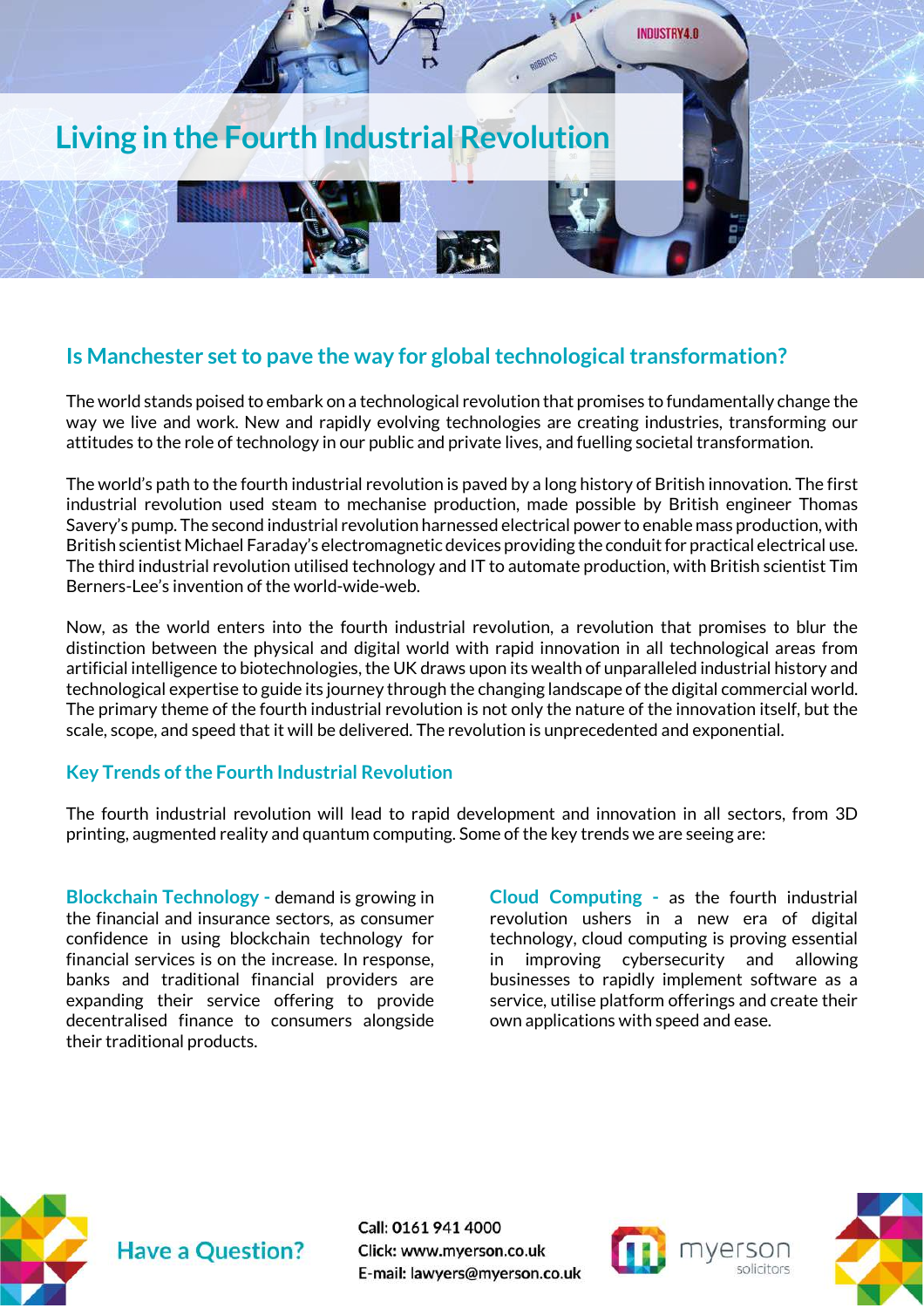

**5G Network -** 5G is necessary to support an ever-increasing demand to process and send realtime data both in the systems and Apps that we use, and the cloud servers that support them.

**Robots and autonomous vehicles –** Car manufacturers are currently investing considerable sums into the development of autonomous vehicles which promise to reduce pollution, congestion and risk of collision and transform our daily commutes.

**Big Data** - is enabling the creation of Smart Cities capable of self-monitoring pollution levels, controlling traffic flow and monitoring individuals' behaviour, the spread of viruses and other public health matters.

**The Internet of Things (IoT) –** continues to deliver a multitude of wearables, devices, apps and other technologies. Organisations are shifting their focus from the value in the product itself, to the value in the data the product collects.

**Genomics and Gene Editing -** is bringing a new age of gene therapies and gene editing technologies as a result of developments in intelligent computers.



**Artificial Intelligence and Machine Learning**  increased speed and bandwidth available as a result of 5G and the IoT is set to fuel the development of AI and machine learning to create a boom in its commercial and consumer usage.

#### **Manchester: leading the frontier?**

The UK has set its sights on becoming a global leader in technological research and development to harness the opportunity to sell its goods and services on a global platform. In our Summer Tech Lite Edition we looked at how the North West is becoming a favourite for foreign investment in Tech, and this trend looks set to continue as research for the Digital Economy Council (UK Tech Ecosystem Update prepared by Tech Nation and Dealroom) found over \$4 bn has been invested into young UK-based Tech companies since January 2020. The report also confirms the UK's standing as being Europe's number one Tech Nation; investments into the digital tech companies in the UK are higher than in any other European country.

The North West has a sophisticated mix of industries, with Manchester being one of the most economically diverse regions in the UK having industrial specialisms in health innovation, digital and creative industries, manufacturing and professional services as well as internationally renowned research centres. Manchester is also the home to several unicorn companies including The Hut Group, Boohoo.com, AutoTrader UK and On the Beach Holidays, as well as up and coming unicorns such as UKFast, F2G and VST Enterprises, leading many to wonder whether the world's first industrial city will lead the next revolution?





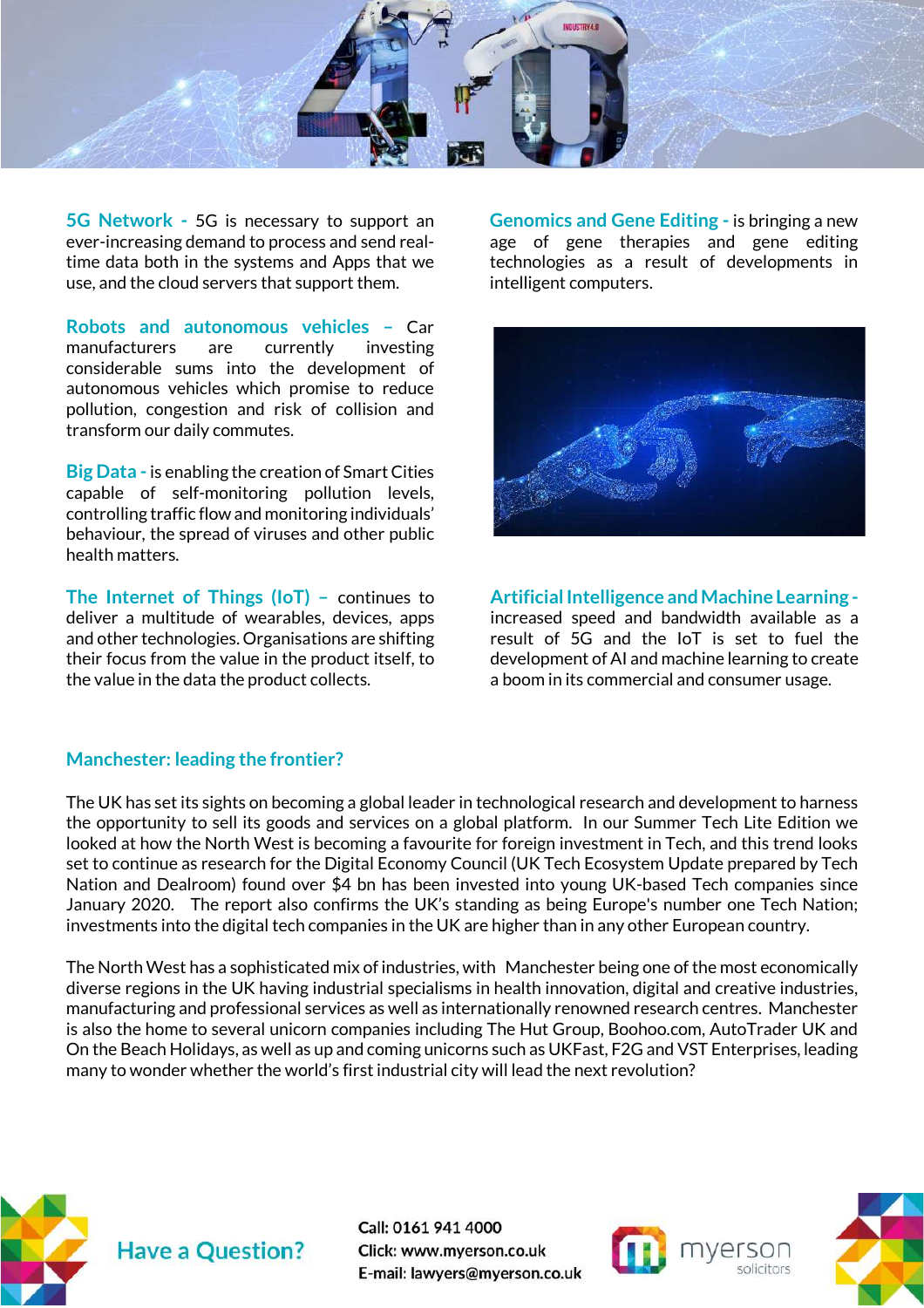

A 2020 report by Startup Genome found that Manchester benefits from international connectivity, a wealth of local university talent, and the largest venture capital concentration outside of London resulting in one of the world's strongest start-up economies. The report's findings on Manchester come after recent appraisals by Tech Nation that Manchester is Europe's fastest-growing major tech cluster, and will be welcome news as the North West seeks to draw on its strengths in sectors such as cyber-security, e-commerce, life sciences and digital technologies to pave the way through the current period of economic uncertainty caused by COVID-19.

The Local Industrial Strategy (the report led by the Greater Manchester Combined Authority (GMCA), the GM Local Enterprise Partnership and the UK Government identifying the long-term policy priorities) published in 2019 set out the blueprint to establish Manchester as a leader in digital, health innovation and advanced manufacturing such as the locally pioneered graphene. The plans lay the blueprint for the region to boost economic output in such sectors, in addition to achieving carbon neutral status by 2038.

#### **Britain: Brexit and beyond**

The result of the long-term trade negotiations between the UK and the EU, and the rest of the world, will shape the position of the UK as a place for technology and business investment in the future. Irrespective of the conclusions of such negotiations, Britain has shown its willingness to harness technology to navigate the increasing complexities of the COVID-19 pandemic and is likely to amplify its tech service offering as it seeks to reposition itself as a global trading partner.

**One thing is for certain; businesses and individuals will continue to adjust as we emerge from the pandemic and re-build the economy, but with any new challenge comes an opportunity and our tech team are here to assist businesses in this changing environment.**





**Have a Question?** 



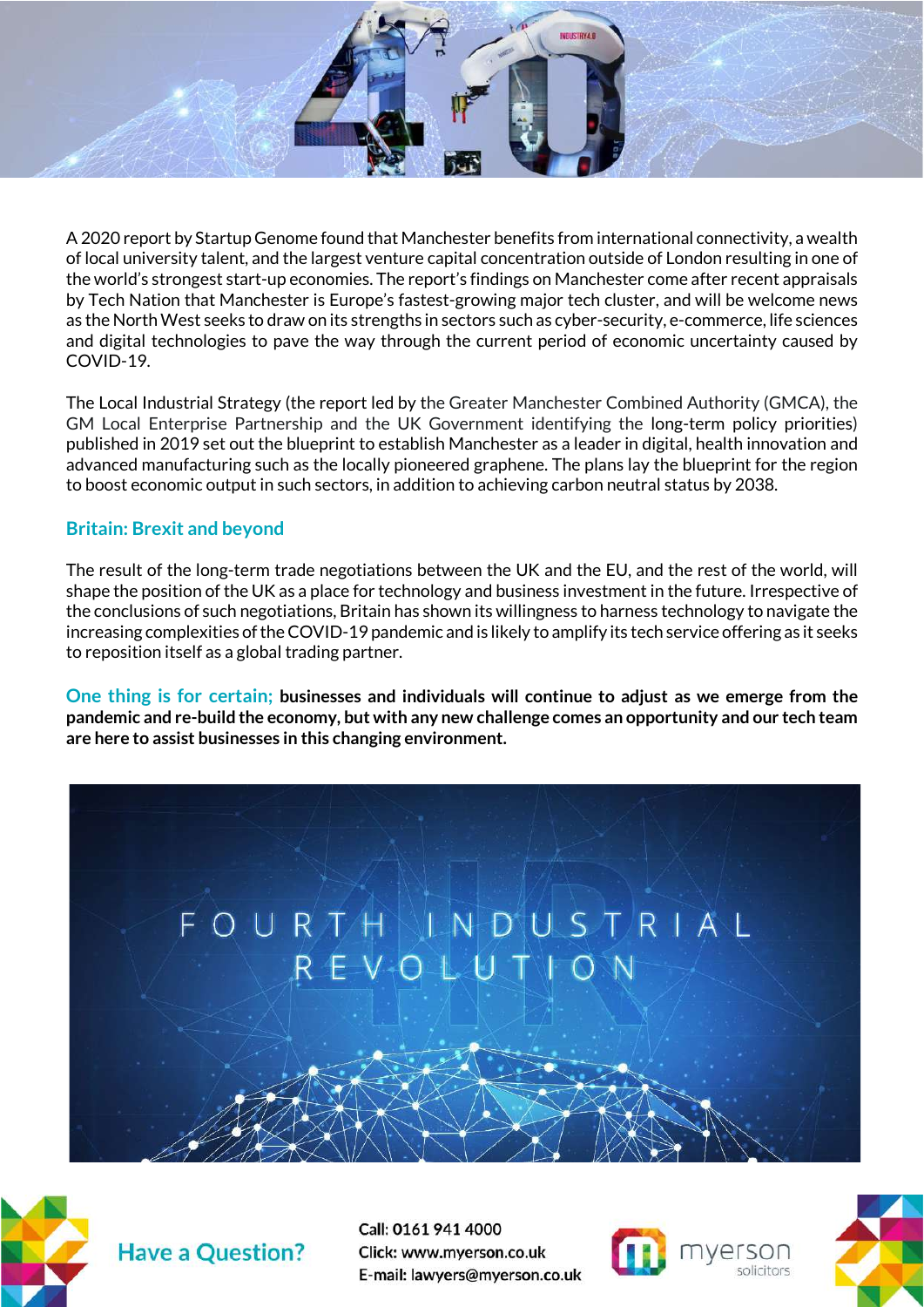

#### <span id="page-5-0"></span>**Securing Investment – 5 Things You Need to Know**

Our tech specialists have witnessed how investment in the UK's tech companies continues to flourish, being actively involved in a large number of private equity and venture capital transactions during the lockdown period and as measures began to ease. Therefore, we take a closer look at the key steps to take when seeking investment for your technology business.

- 1. **Planning & Scoping** An essential part of ensuring the successful conduct of any investment is to spend time scoping out the transaction in the early stages in order to mitigate and/or avoid difficulties arising later in the deal which could possibly delay the transaction.
- 2. **Share Capital** It is imperative that the company's share capital is correct. At the point a company is looking to obtain investment from a venture capital or private equity house, it may have already gone through a number of investments rounds (friends and family and series A for example). Any errors in issuing shares during earlier rounds will need to be corrected so that an accurate share capital table can be produced and supplied to the investor.
- 3. **Ownership of Intellectual Property** The main assets of a technology company will usually be its intellectual property (**IP**). It is, therefore, crucial to ensure that the company owns the intellectual property it uses (or has the appropriate licences in place for the same) and that it has the ability to exploit the same for the purpose of its business. As part of any due diligence, it will be necessary to carry out a full intellectual property audit to trace the source and ownership of all intellectual property utilised by the company. An IP audit will help businesses identify any IP issues and whether any documentation is missing, with the appropriate advice being sought on how to resolve and document any necessary transfers of ownership.
- 4. **Contracts of Employment/Service Agreements –** Investors will want to ensure that your key members of staff and management team are tied into the business. Appropriate contracts of employment and/or service agreements should be considered to document the terms that are in place. This will also ensure that any IP developed by employees during the course of their employment belongs to the company and not the employee themselves.
- 5. **Share Options –** Share options are a key tool used by technology companies to motivate and incentivise key employees and the management team. These need to be carefully reviewed as the terms of an investment could either cause such options to be triggered or even terminated if their terms are substantially affected. Such documents need to be included in negotiations to ensure that they are either exercised in a way that benefits all parties or ensures that any terms that could cause them to be terminated are avoided.

Our specialist tech team at Myerson helps companies to respond quickly and efficiently to the investors' solicitors enquires. We provide clear and strategic advice on investment documents to ensure that a balance is struck between the competing interests of investors and founders and that both parties remain incentivised and their interests protected.





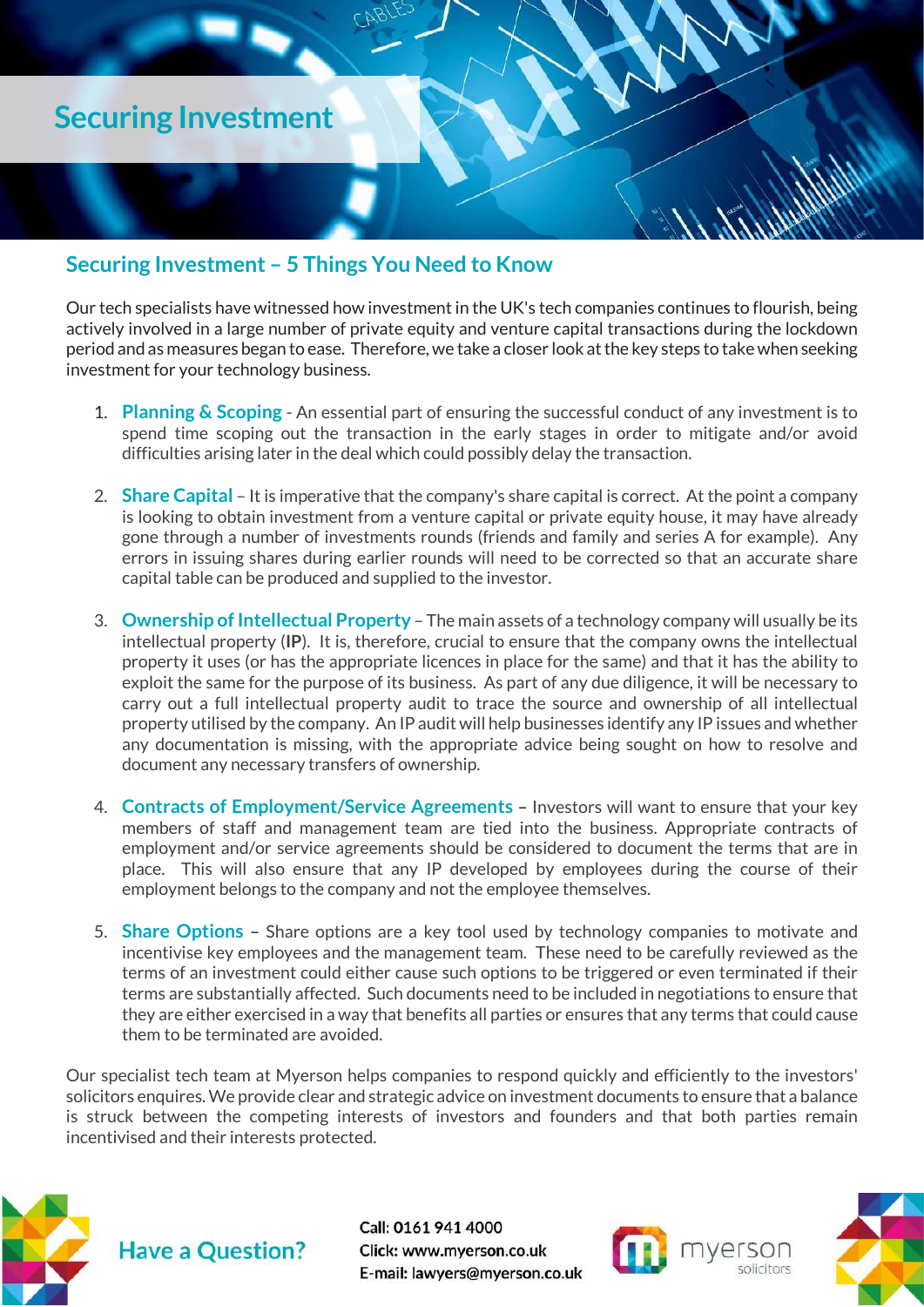### **Force Majeure Clauses – Friend or Foe?**

<span id="page-6-0"></span>**As businesses around the world continue to operate in a myriad of lockdown restrictions and stressed economies, many are having to navigate challenging and uncertain events in their respective markets**. **Which begs the question are Force Majeure Clauses - Friend or Foe?**

There may be a perception that the challenges of recent times should not have a material impact on Tech focussed businesses; however, the reality is that even the performance of software focussed contracts will involve the supply of goods and services – as long as people are required to support the supply of such products and services, an operational need must be catered for.

In the current climate, tech businesses may have concerns over whether:

- **they can comply with their contractual obligations; and**
- **their business-critical trading partners can continue to do the same.**

Some businesses began a migration process back to office working over the summer, only to begin the migration back to working from home a few weeks later.

We therefore now find ourselves in a hybrid situation of some essential office working continuing, mixed with large portions of personnel working from home.

Therefore, a key question for both tech suppliers and customers is whether they are expected to recommence their obligations in their commercial contracts which may have been suspended during the more severe period of government restrictions and/or which may need to be suspended if further lockdown restrictions are implemented. Central to all these issues will be a need to interpret force majeure clauses.

#### **Step 1 - Identify the force majeure clause**

Should you find your business in circumstances which, due to COVID-19 related events or otherwise, create the risk of non-compliance with your contractual obligations, it is important to understand the force majeure provisions in your contracts.

Although considered by many as a standard "**boilerplate**" clause, the wording of force majeure provisions can actually vary in significant ways from contract to contract, so an in-depth analysis of what rights your business has or obligations your business may be under in each affected contract is an important first step.

**Important note -** There is no concept of force majeure under English law so if there are no explicit written terms dealing with this subject, the concept of force majeure cannot be implied into your contractual relationships as a governing principle.



Call: 0161 941 4000 Click: www.myerson.co.uk E-mail: lawyers@myerson.co.uk





CTI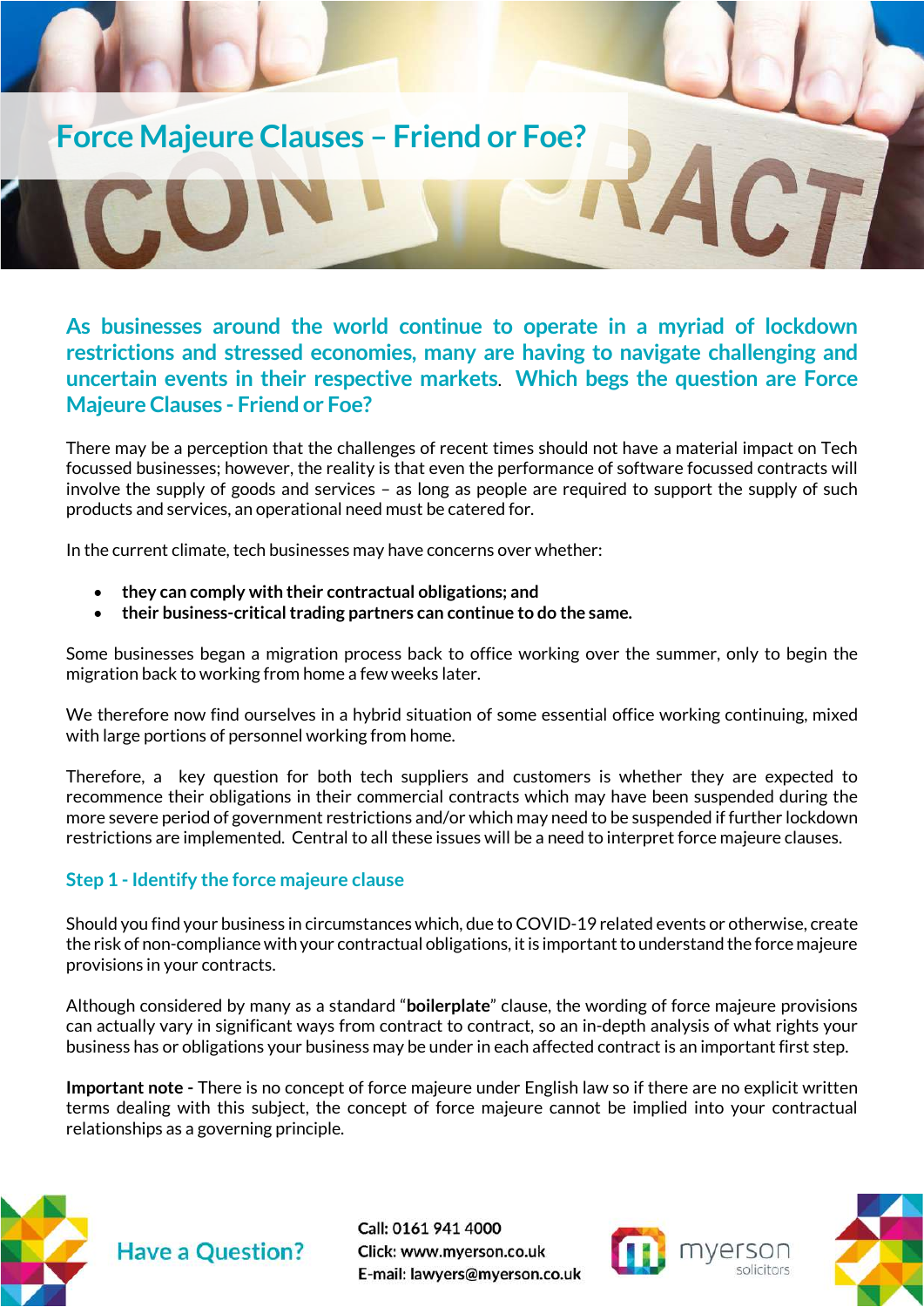

#### **Step 2 - Analyse what the clause says and its effect**

Typically, force majeure clauses will permit a party to a contract to suspend performance of its obligations in the event of natural disasters, acts of God or other events outside of a party's reasonable control.

Some force majeure clauses may, for example, name pandemics as specific events which will allow a party to suspend the performance of its affected obligations, whereas others may lack this wording and force parties to rely on references to events that have indirectly arisen due to COVID-19, such as the imposition of government-imposed restrictions. In such circumstances, it is important to consider whether government restrictions are the actual cause of a party being unable to perform its obligations, for example, government restrictions should not be a mere "inconvenience" or "added logistical barrier", in order for a party to rely on force majeure relief.



Some force majeure clauses only allow a party to rely on them where the force majeure event makes the performance of certain obligations (which may also be stated in the clause) impossible and therefore be very restrictive in their applications whilst others may allow for relief where events merely 'hinder' the performance of certain obligations.

#### **Step 3 – Continue to assess evolving circumstances**

Companies that are more successful in relying on force majeure clauses are ones which constantly monitor whatis and is not possible for their businesses to do on an ongoing basis. Due to the rapidly changing nature of lockdown and national measures, such as initial Government announcements encouraging businesses to return to offices swiftly followed by further announcements and guidance encouraging office workers to continue to work from home over the coming winter, businesses need to be able to adapt quickly to these circumstances.

As a result, more force majeure clauses may need to be activated. It is critical, therefore, to identify specifically what is preventing a business from operating as normal and at what point normal services can be expected to recommence.

Businesses should also assess whether they have introduced measures for health reasons, other operational reasons or purely because of financial implications, or a mixture of reasons, and analyse each against the wording of the force majeure clause.

For example, if a business takes the decision to make staff redundant because of a drop in revenue (as a result of the pandemic), could it then rely on the pandemic as a force majeure event if it were unable to meet its contractual obligations due to a lack of staff? If the decision to make staff redundant is purely for financial purposes, it is unlikely that this would give rise to a force majeure event despite it being directly related to the impact of the pandemic, unless the force majeure clause expressly allowed for this.





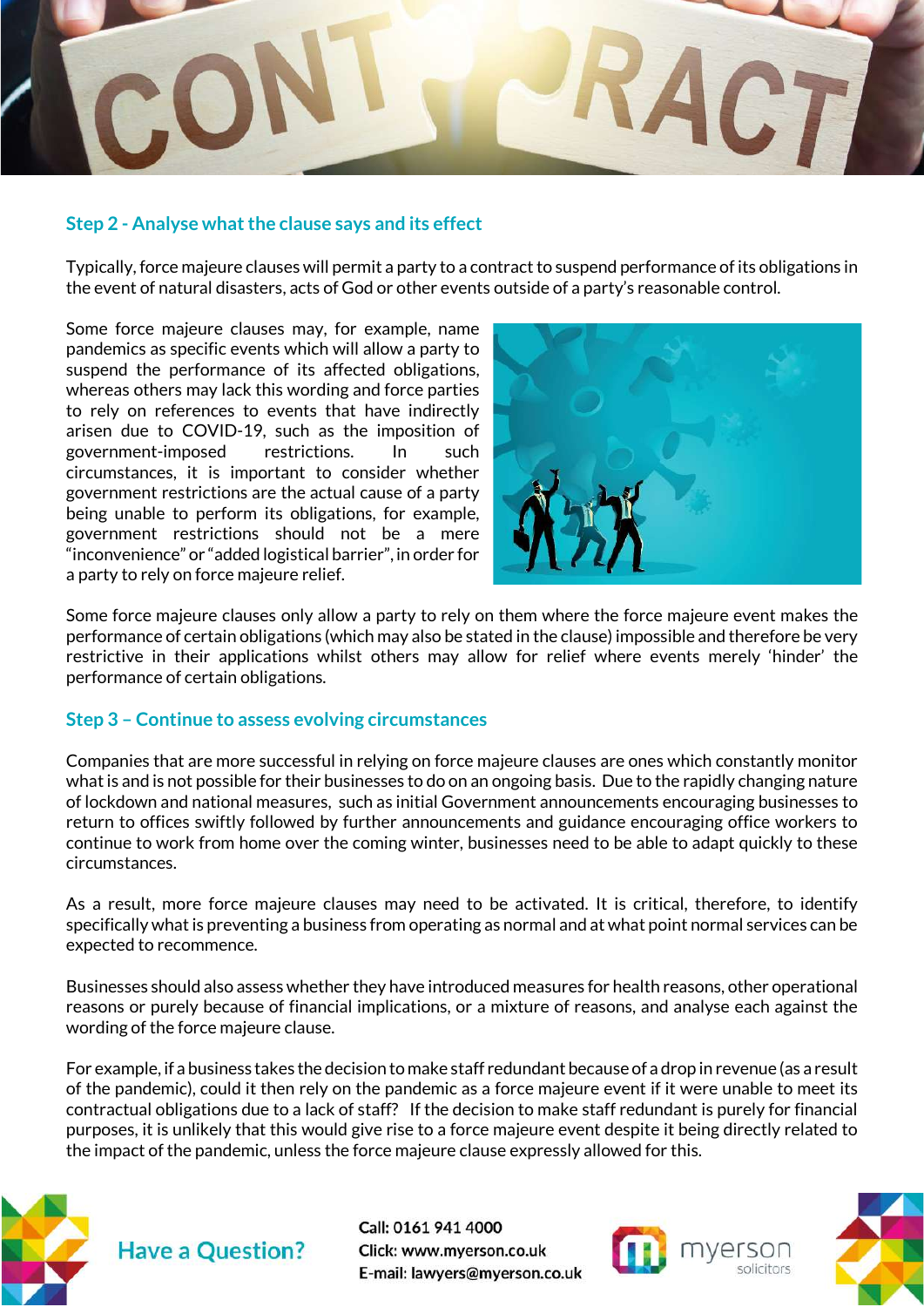

#### **Step 4 – Are there any procedural requirements for reliance on the force majeure provisions?**

Prudent negotiators of contracts would not only specify carefully selected events to count as a valid force majeure triggers but also require that the party seeking to rely on the same first conforms to a number of minimum standards such as:

- promptly notifying the other party of the existence and effect of the force majeure event;
- demonstrating causality between the existence of the force majeure event and the inability or hindrance of the company in performing its obligations; and
- evidence that the business cannot perform its obligations despite using its reasonable endeavours to mitigate the effects of the force majeure event.

A requirement to mitigate the effects of the force majeure implicitly requires that a business has adequately prepared itself for adverse issues which it may face.

**Important Note** - Be prepared to defend the content and execution of your company's disaster recovery plans and use of second and third-tier suppliers.

#### **Conclusion**

To conclude, the discussion around the use of force majeure clauses is increasingly relevant to tech companies. We have recently witnessed Dell making tough decisions about its workforce as sales during the pandemic have fluctuated with an increase in sales for personal computers but a decrease in businesses investing in data centres.

Not only will businesses need to have an awareness and an understanding of the force majeure clauses in their current contracts but also an appreciation as to how such clauses are interpreted against an evolving landscape of government action.



Such action needs to be distinguished between guidance and mandatory orders which affect the operation of force majeure clauses in substantially different ways.

Force majeure clauses are one tool businesses should consider as they seek to stand the storm of the pandemic over the winter period; however, the driving factor of decision making will be not only which agreements are and are not capable of continuing, but also the need to retain staff with the expertise and knowledge to provide the support for the business to continue operating.

See our article on the next page for further information on the Governments latest plans for supporting employers.





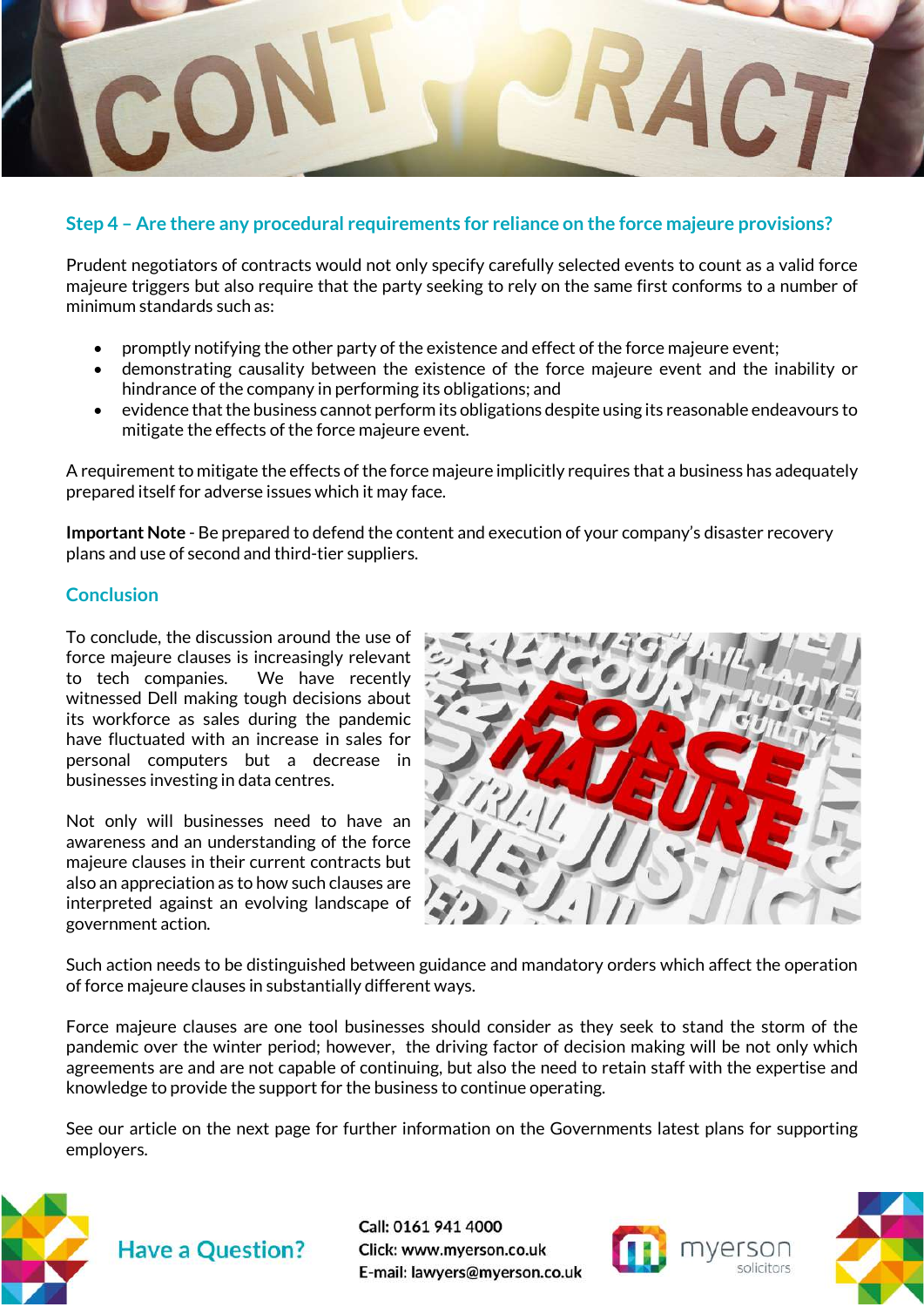

#### <span id="page-9-0"></span>**The Job Support Scheme: Further Government Financial Support for Employers**

On 24th September 2020, Chancellor Rishi Sunak announced a new Job Support Scheme as part of further plans to protect UK businesses and workers beyond the 31<sup>st</sup> October 2020 when the Coronavirus Job Retention Scheme (CJRS) ends.

#### **What is the new Scheme?**

From  $1<sup>st</sup>$  November 2020, the new Job Support Scheme will safeguard viable jobs where businesses see a decrease in demand over the winter period due to COVID-19. The Scheme will enable businesses to keep employees as part of the workforce where fewer working hours are required.

In summary, the Scheme will mean that:

- the employer will pay employees for hours worked; and
- for unworked hours, the employer and government will each pay one-third of the employee's salary for those hours (with the employee forfeiting the remaining third).

An employer is **not** expected (or perhaps not permitted) to top up pay to 100%.

This guarantees that an eligible employee will be in receipt of a minimum of 77% of their normal salary (up to a cap).

The Scheme will run for six months from  $1<sup>st</sup>$  November 2020 until 30<sup>th</sup> April 2021 and is designed to work alongside the existing Jobs Retention Bonus (under which employers can still claim £1,000 for every employee who is brought back from furlough through to 31st January 2021).

#### **Which employers are eligible under the Scheme?**

- All employers with a UK bank account and UK PAYE schemes.
- Large businesses will have to meet a financial assessment test. A large business must have a lower turnover now than before experiencing difficulties from COVID-19.
- There will be **no** financial assessment test for small and medium enterprises.
- There will be **no** requirement that the employer previously used the Coronavirus Job Retention Scheme.





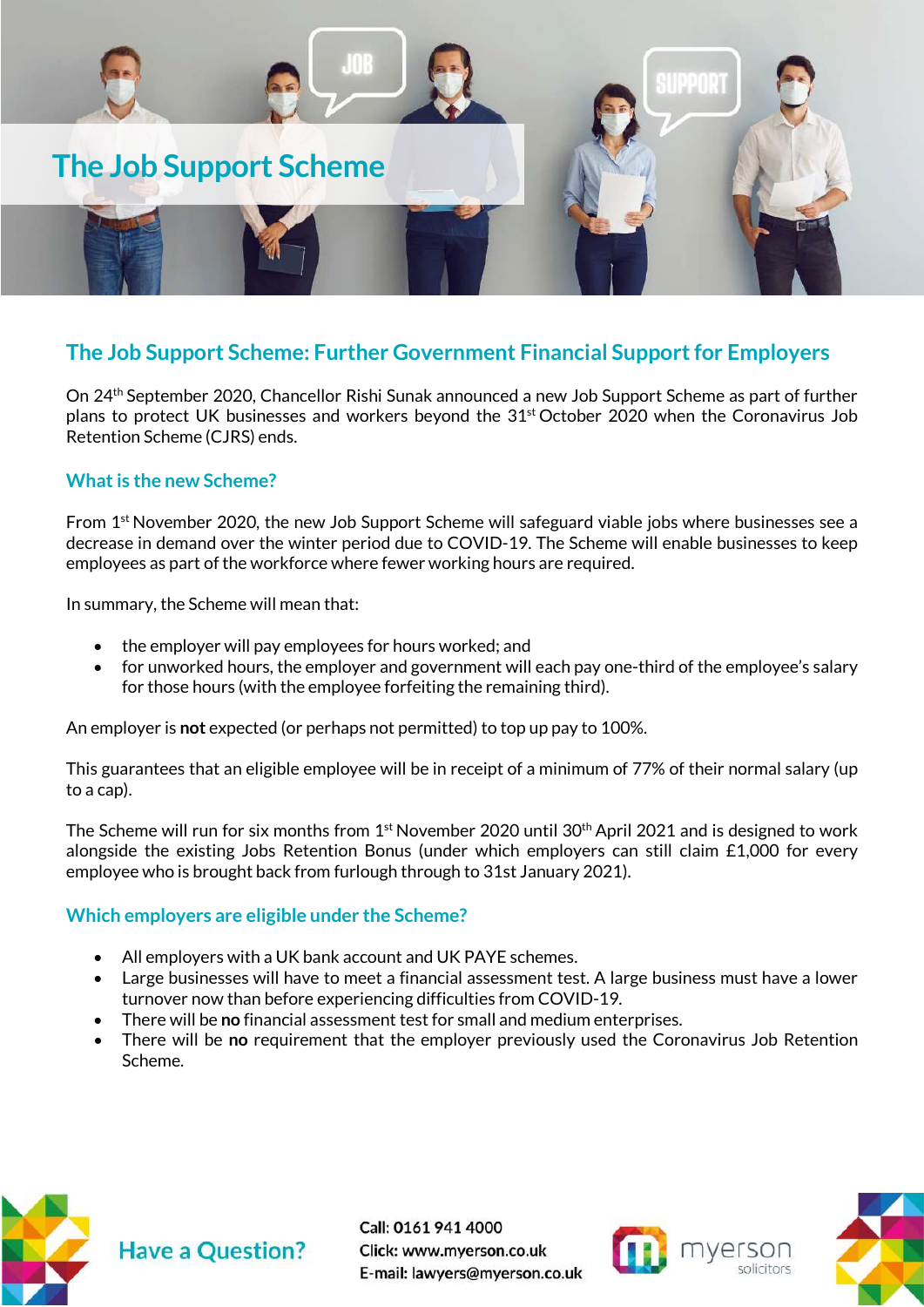

#### **Which employees will be eligible under the Scheme?**

Employees must be on an employer's PAYE payroll on or before 23rd September 2020 (a Real-Time Information submission notifying payment to that employee to HMRC must have been made on or before this date). There is no requirement that the employee previously used the Coronavirus Job Retention Scheme. For the first three months of the Scheme, the employee must work at least 33% of their usual hours. The government will re-assess this after three months.

There is no requirement that an employee works the same pattern each month; however, each short-time working arrangement must cover a minimum period of seven days.

Employees cannot be made redundant or be under a notice of redundancy in any period for which there is a claim under the Scheme.

#### **What amount can be claimed?**

Funds are available for hours not worked by employees. The amount contributed by the government will be calculated based on an employee's 'usual wages', capped at a third of wages for those hours or £697.92 per month, whichever is the lower.

The calculation for 'usual wages' will be similar to the Coronavirus Job Retention Scheme. For employees who have been furloughed, their original or underlying pay will be referenced and not furlough pay.

The government's contributions will be made in arrears, reimbursing the employer each month.



Employers will be responsible for Class 1 employer NICs and Pension contributions.

#### **How do employers claim?**

Employers will be able to make a claim through the government website from December 2020. As funding is received in arrears, a claim can only be submitted in respect of a given pay period, after payment to the employee has been made and that payment has been reported to HMRC by way of an RTI return. The government has issued a helpful [factsheet including examples of how the Scheme will work:](https://www.gov.uk/government/publications/job-support-scheme) Further guidance on how the Scheme will work will also be issued before November.





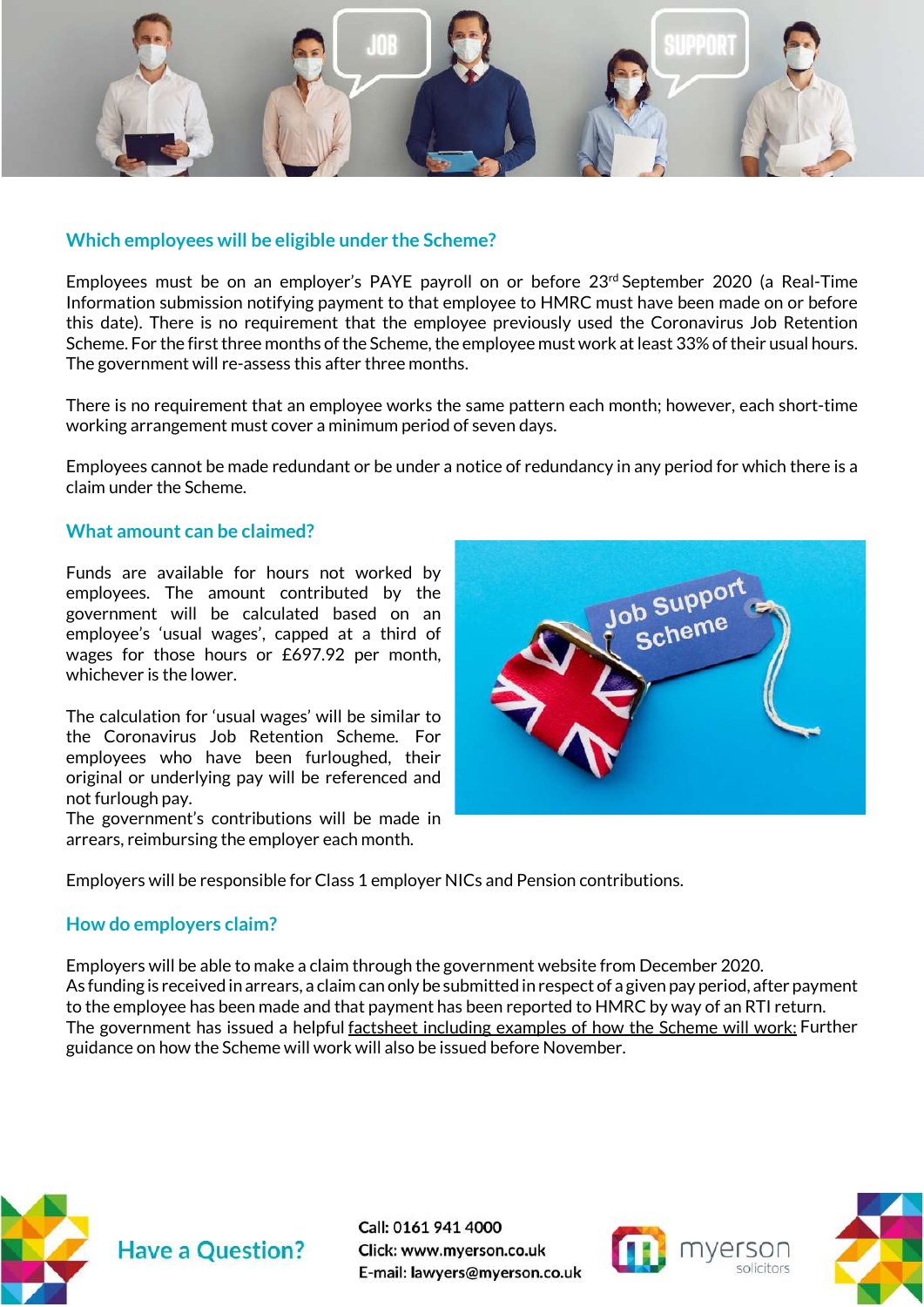

#### **Next steps for employers?**

Employers will need to plan ahead of November and ensure that they have in place appropriate arrangements and documentation for those employees participating under the new Scheme.

#### **This means:**

- Current reorganisation plans may need to be revisited;
- Current furlough arrangements may need to be formally terminated;
- Potentially higher numbers of employees in the workplace may mean that changes need to be made to ensure a COVID-19 safe environment;
- New working arrangements and working hours under the Scheme will need to be agreed, notified in writing and subject to review;
- New pay arrangements under the Scheme will need to be agreed, notified in writing and subject to review (as the new Scheme envisages a reduction in pay).
- Importantly, it is a requirement of the Scheme that the new arrangements are notified in writing to the employee, and that the document is available to HMRC on request.

Employers are advised to monitor and keep up to date with details of the Scheme as further details are expected. A separate support scheme will be put in place for the self-employed.

Employers are advised to monitor and keep up to date with details of the Scheme as further details are expected. A separate support scheme will be put in place for the self-employed.

You can reach our **[Employment Team](https://www.myerson.co.uk/business/employment)** for further guidance on 0161 941 4000 or via [email.](mailto:lawyers@myerson.co.uk)







**Have a Question?** 

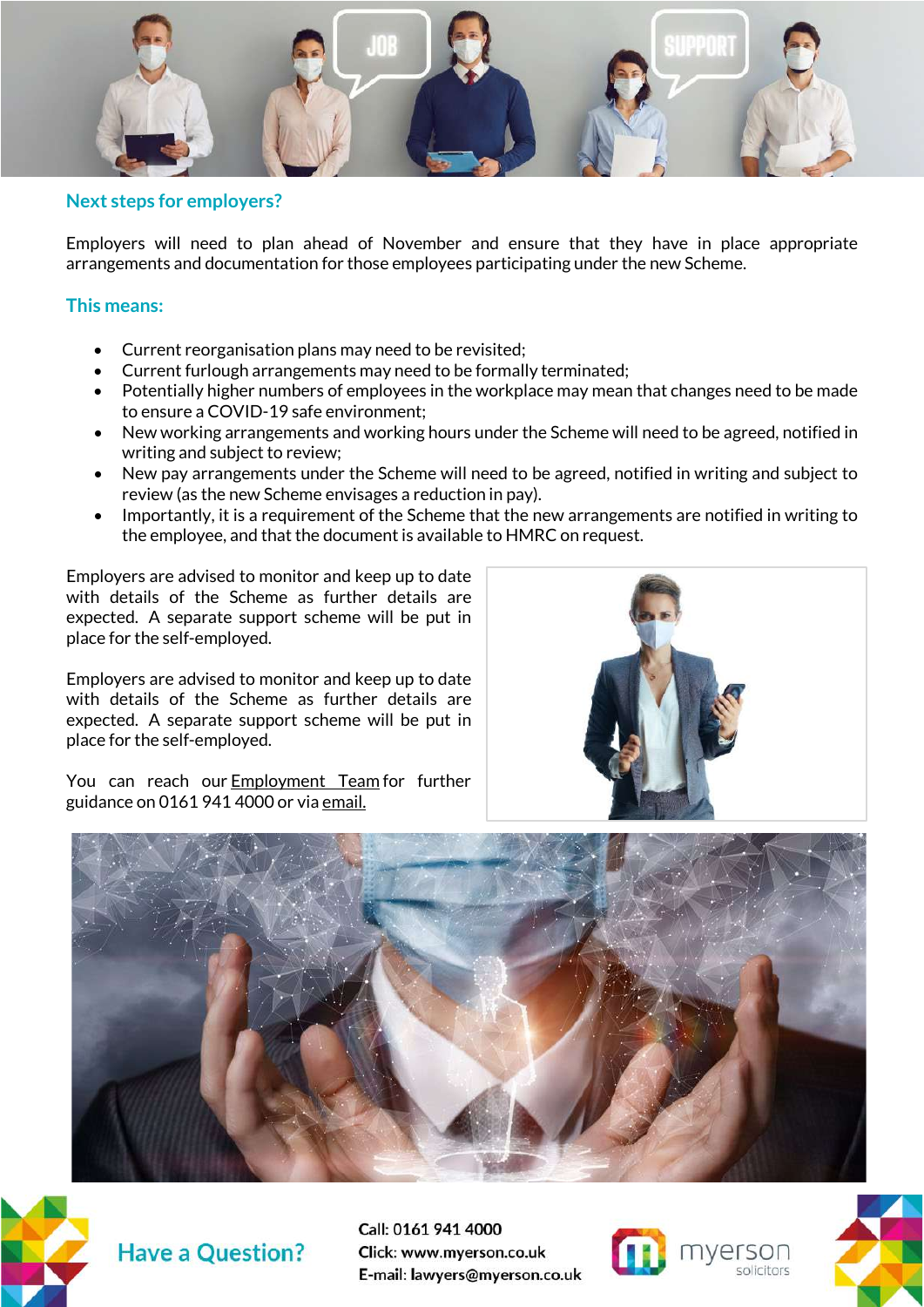

#### <span id="page-12-0"></span>**Tech Disputes. What if things don't go to plan?**

The COVID-19 pandemic has caused much uncertainty in 2020 (and possibly beyond) as businesses grapple with changes to their marketplace, fluctuating demand, disrupted supply chains, and an increased reliance on remote working and IT solutions. Due to COVID-19 and its international impact, we anticipate seeing a sharp rise in contract disputes across all sectors, especially within the tech sector. We explore what a business should do if it finds itself in a dispute.

#### **Tech contract disputes**

Tech disputes are varied and cover a multitude of different issues arising from technology-related goods and services agreements; creation, innovation and implementation of new software; licencing and outsourcing of existing software; and disagreement over intellectual property such as licencing of patents and copyrights and ownership of IP.

The commonality with tech disputes is that they need resolving - especially if the parties wish to preserve a commercial relationship and keep a project/service offering on track.

#### **Check your contract**

If you find yourself involved in a dispute, (either with one of your customers or suppliers), one of the first things to do is check your contract. Your contract may either be in the form of standard Terms and Conditions or a bespoke written agreement. Either way, the contract should contain all the terms of agreement between the parties; what their obligations are under it; and what they should do in the event of a dispute.

#### **Litigation & choice of law**

Most contracts will have some form of dispute resolution clause which sets out the process the parties must follow when a dispute arises. These clauses can also include provisions for litigation, arbitration, mediation, expert determination, or a combination of them.

Conventionally, a dispute resolution clause will state that disputes which arise must be dealt with by litigation through the courts of a particular country.





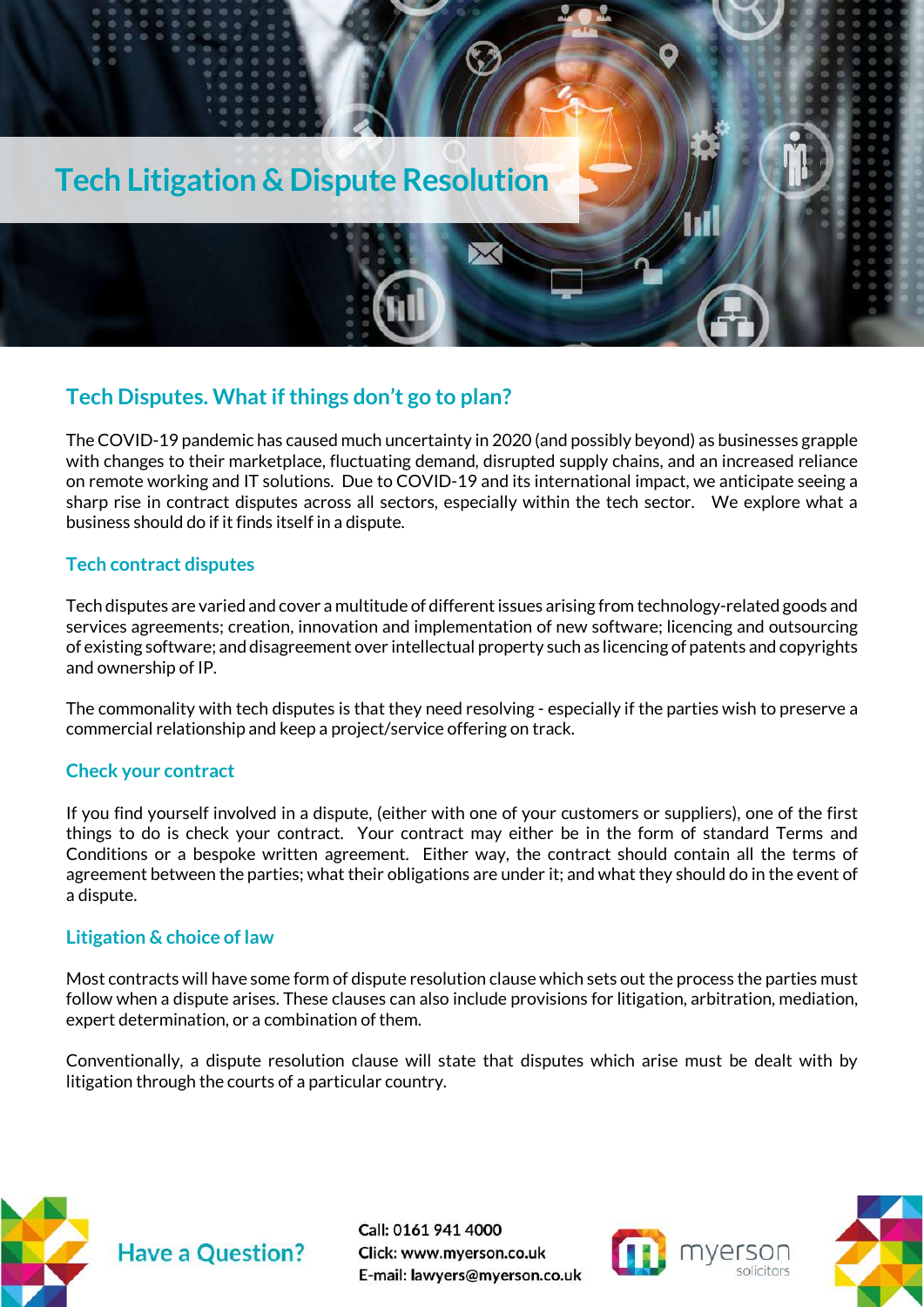

#### **Points to consider:**

- 1. You should choose in advance what national courts will have jurisdiction to settle the dispute, for example, the courts of England and Wales. There may be practical business reasons for choosing a particular jurisdiction. For instance, the jurisdiction where the contract is to be performed. This may be the preferred choice as this location is likely to be where one (if not both) of the parties to the contract have a presence and are therefore more closely connected with a specific country.
- 2. A jurisdiction clause binds the parties. Therefore, if you have expressly agreed to submit to the courts of a country, you will find it difficult to argue later that those courts are not the correct forum for the dispute.
- 3. If a contract requires a dispute to be resolved through the courts, then it is also essential to check whether the contract has an address for service clause. This is especially relevant if the English courts are to hear the dispute and one or more of the parties is based outside of England and Wales.
- 4. A further important consideration is what law applies to the contract when there is a dispute? There is no universal law of contract, and different rules apply in other countries. The differences in national laws may be small, but these can have a significant impact on the way a contract is interpreted. Therefore, it is recommended that you agree, in advance, what law will apply to the contract in terms of the performance of it and remedies for breach. You can do this by inserting a choice of law clause into the contract.
- 5. A choice of law clause designates what law applies to the contract and should remove any uncertainty regarding the interpretation of the contract terms. The appropriate law is that which is most closely connected with the contract, i.e. where it is performed. However, the parties are free to choose what law applies to the contract.

#### **Arbitration as an alternative to litigation**

The rapid rise in technology businesses has seen an increasing number of disputes being referred to arbitration. According to the International Chamber of Commerce (ICC), filings for telecommunications and technology-related disputes account for approximately 7% of 869 new cases filed in 2019.

Arbitration is a private, out of court, dispute resolution process where an independent arbitrator or specialist panel of arbitrators make an official decision that ends the dispute. The decision of an arbitral tribunal is final and binding on the parties, and the arbitral award is enforceable.

Arbitration clauses are particularly attractive for tech businesses because they allow the parties to choose a tribunal familiar with the technology to settle a dispute. This can be hugely beneficial, especially where the dispute is likely going to involve complex technological or scientific issues.

Whilst the final and binding nature of an arbitration decision is a positive; you should bear in mind that it is just that – **final and binding**, unlike a decision of a court, which can up to a certain point be appealed, there is no right of appeal against an arbitrators decision.





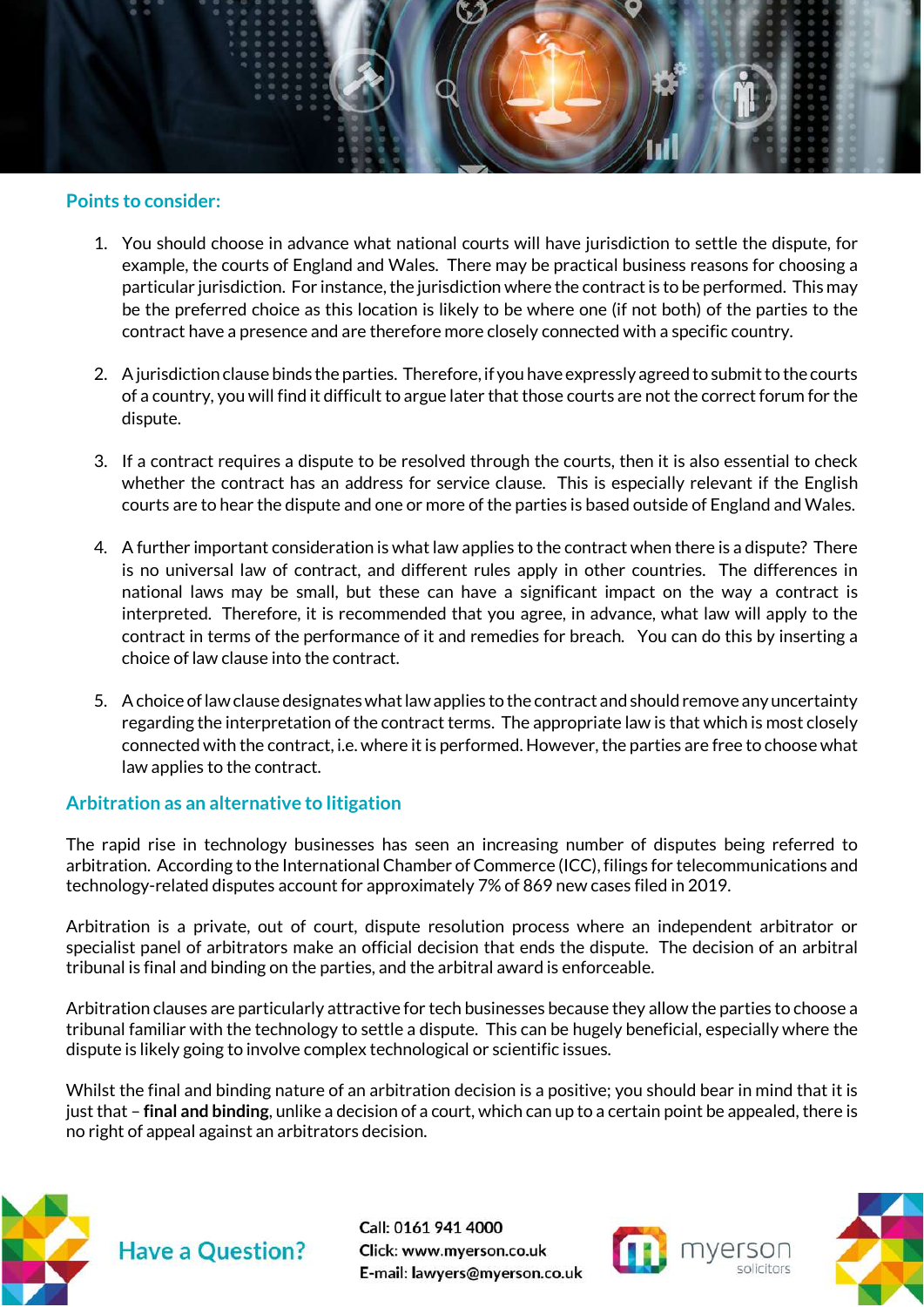

#### **Points to consider:**

- **Privacy/Confidentiality** court proceedings are open to the public, and documents detailing the dispute are publicly available, save for exceptional circumstances. Arbitration hearings are private and confidential. This is particularly important if a party is concerned about preserving their reputation and intellectual property and wants to avoid the dispute being heard in public.
- **Enforceability**  Arbitral awards are much easier to enforce than court judgments internationally. The New York Convention on the Recognition and Enforcement of Foreign Arbitral Awards 1958, (the New York Convention) enables an arbitral award to be enforced in most countries around the world. As of June 2020, the New York Convention has 164 state parties. There is no equivalent for the enforcement of court judgments. Given that technology contracts often have an international element, the ability to enforce an arbitral award virtually anywhere in the world is a huge advantage to businesses.
- **Flexibility/Neutrality**  Where national courts usually have strict procedural rules that the parties must adhere to, arbitration is much more flexible, and the parties are free to agree, subject to what contract the contract says, which arbitrators are appointed; whether the rules of a particular arbitration institution would apply (for example The London Court of International Arbitration); and what country the arbitration takes place whether in a neutral country or the parties' home turf.

#### **Beyond litigation and arbitration - other examples of alternative dispute resolution**

There is a myriad of other alternative dispute resolution procedures that the parties can agree such as mediation; expert determination; and multi-tier/escalation clauses.

#### **Mediation**

Mediation is a dispute resolution process where the parties try to resolve the matter with assistance from a professional mediator. Mediation is an out of court process. Unlike litigation and arbitration, the mediator does not decide the dispute or make a judgment. Therefore, any agreement reached in mediation must be recorded in a written settlement agreement for it to be binding.

Mediators are specialists in dispute resolution and vary in quality and experience. Some mediators have specialist industry experience that might be particularly helpful in tech disputes which involve an argument over performance or implementation of systems.

The main benefit of mediation is that it is much more cost-effective than litigation and arbitration. Disputes can be resolved quickly through mediation, and they can even be carried out remotely over video conferencing platforms, which may be especially useful where parties are based in different countries.

#### **Expert determination**

You may include a clause that specifies that disputes are to be resolved by the parties, referring them to a binding expert determination. The obvious benefit of expert determination is that it is a quick and costeffective way of resolving a dispute without resorting to litigation. A possible downside is where the expert gets a decision wrong, and the parties are still bound by the decision by operation of the contract.





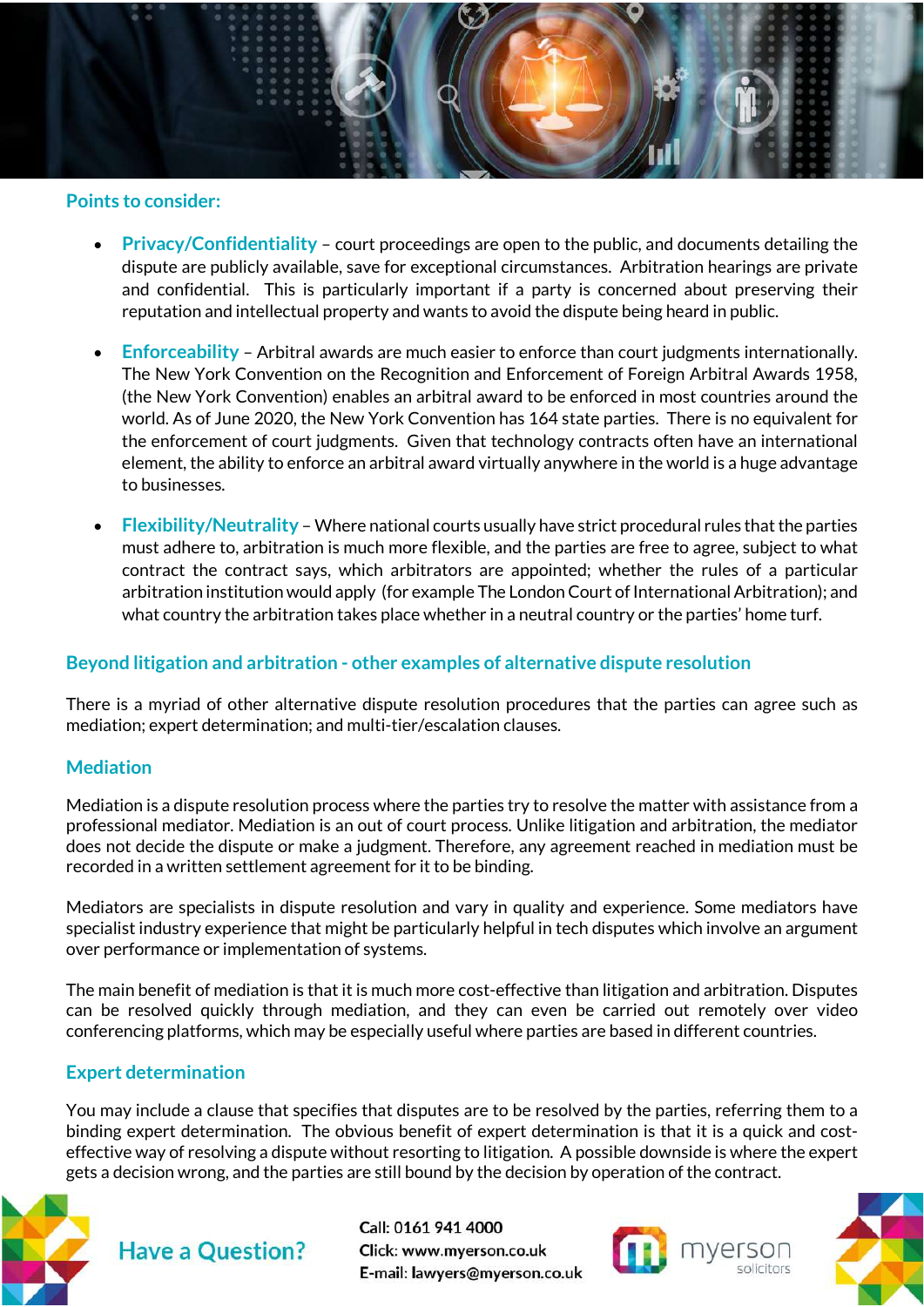

#### **Escalation clauses**

Parties are free to choose what dispute resolution procedures will apply to their deal. They do not have to elect for just one and can have a combination by including an escalation clause.

Escalation clauses direct the parties to resolve disputes in stages, through a combination of structured negotiation, mediation, and litigation or arbitration.

Some of the possible combinations can include:

- negotiation followed by arbitration or litigation;
- mediation followed by arbitration or litigation;
- negotiation followed by mediation and then arbitration or litigation.

The tiered style of drafting allows the parties to follow a set procedure that is designed to resolve any disputes that arise. There is no one size fits all escalation clause, and its effectiveness will very much depend on the circumstances of the deal and an analysis of what disputes will likely arise if things go wrong.

#### **Adjudication**

Adjudication is yet another form of alternative dispute resolution procedure. Like arbitration, adjudication is a process where a dispute is resolved by the decision of a single adjudicator, often made within a tight timescale with limited grounds of appeal. Adjudication is more commonly found in construction and engineering contracts and can be overlooked for other types of dispute. However, in November 2019, The Society for Computers and Law (SCL) launched an adjudication forum for the resolution of technology disputes. The key features of the SCL Scheme are:

- A three-month procedure for resolving technology disputes;
- No restriction on the size or scope of the dispute that can be referred;
- Choice of specialist adjudicators from a pre-selected panel set up by SCL;
- Adjudicator's decision is binding but can be appealed in litigation or arbitration.

As technology disputes are on the increase, the SCL Adjudication platform allows parties to elect for a fast, flexible out of court procedure to resolve disputes. There is no reason why parties would not be able to agree to incorporate an SCL Adjudication as part of a dispute resolution clause, if appropriate to their deal.

#### **Summary**

It is important to plan for the uncertainty caused by COVID-19 by having well-drafted dispute resolution clauses in tech contracts. As highlighted, tech disputes can raise important practical considerations such as:

- What court will hear the dispute?
- Where will it be heard?
- Is the dispute to be resolved by a judge or a panel of specialist arbitrators?
- Is there a tiered process setting out negotiation and/or a mediation process before formal litigation is started?
- Will resolution result in a judgement or an award, and how will that be enforced?
- Do the parties have to submit to an expert's determination?

The answer to the above questions can radically alter the complexion of any litigation and advice given. Dispute resolution clauses seek to cut through the uncertainty that can arise when faced with technical and complex litigation. Therefore, they should be given careful consideration during the drafting stage and, of course, when disputes arise.



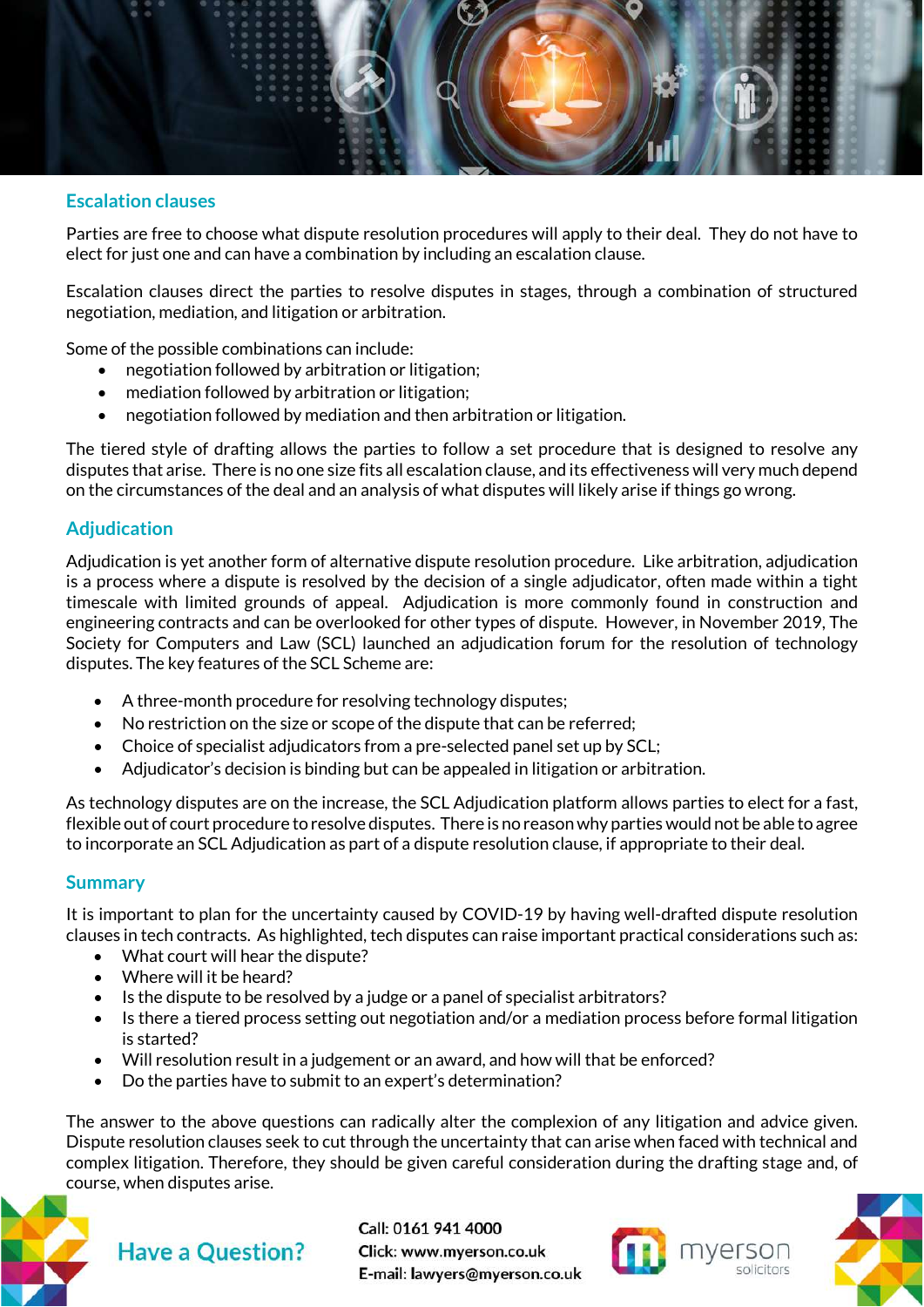

<span id="page-16-0"></span>**Maintaining a Happy Workforce - Caring for an Employee's Mental Health**

**Whilst Autumn can be a lovely time, with the vibrant colours the changing season brings, for some, just as the leaves fall, as can people's moods. The thought of dark mornings, cold days and long winter nights can be hard at the best of times, but the added reality of the isolation lockdown restrictions can bring, may see many people simply wanting to fast forward to Spring. Therefore, now more than ever, it's important for businesses to look after their employee's mental wellbeing.** 

#### **The Unspoken Cost**

Research by the mental health charity, Mind, has shown that a culture of fear and silence about mental health is costly to organisations. Their results found:

- more than one in five employees have confirmed that they had taken a day off sick to avoid work due to mental health;
- 14% of employees resigned due to stress and a further 42% considered resigning when employers asked how workplace stress had affected them;
- 30% of employees did not feel able to talk openly with their line managers if they were feeling stressed; and
- 56% of employers would like to do more to improve staff health and wellbeing but feel that they don't have the right training or guidance.

The last statistic is probably the most important as it shows a shift in attitudes towards mental health and wellbeing and one to be embraced by businesses: having a happy, healthy workforce is one of the pivotal requirements to ensure the success of a business. Over the past few months, we've all become accustomed to the phrase "*we're all in this together*", and many now feel that this sentiment should permeate the workplace. An open and supportive working environment benefits both employees, employers and fuels organisational performance.

Mind has produced a handy guide which sets out six standards organisations should consider implementing to support employee mental health, together with practical examples.

#### **6 Mental Health Standards**





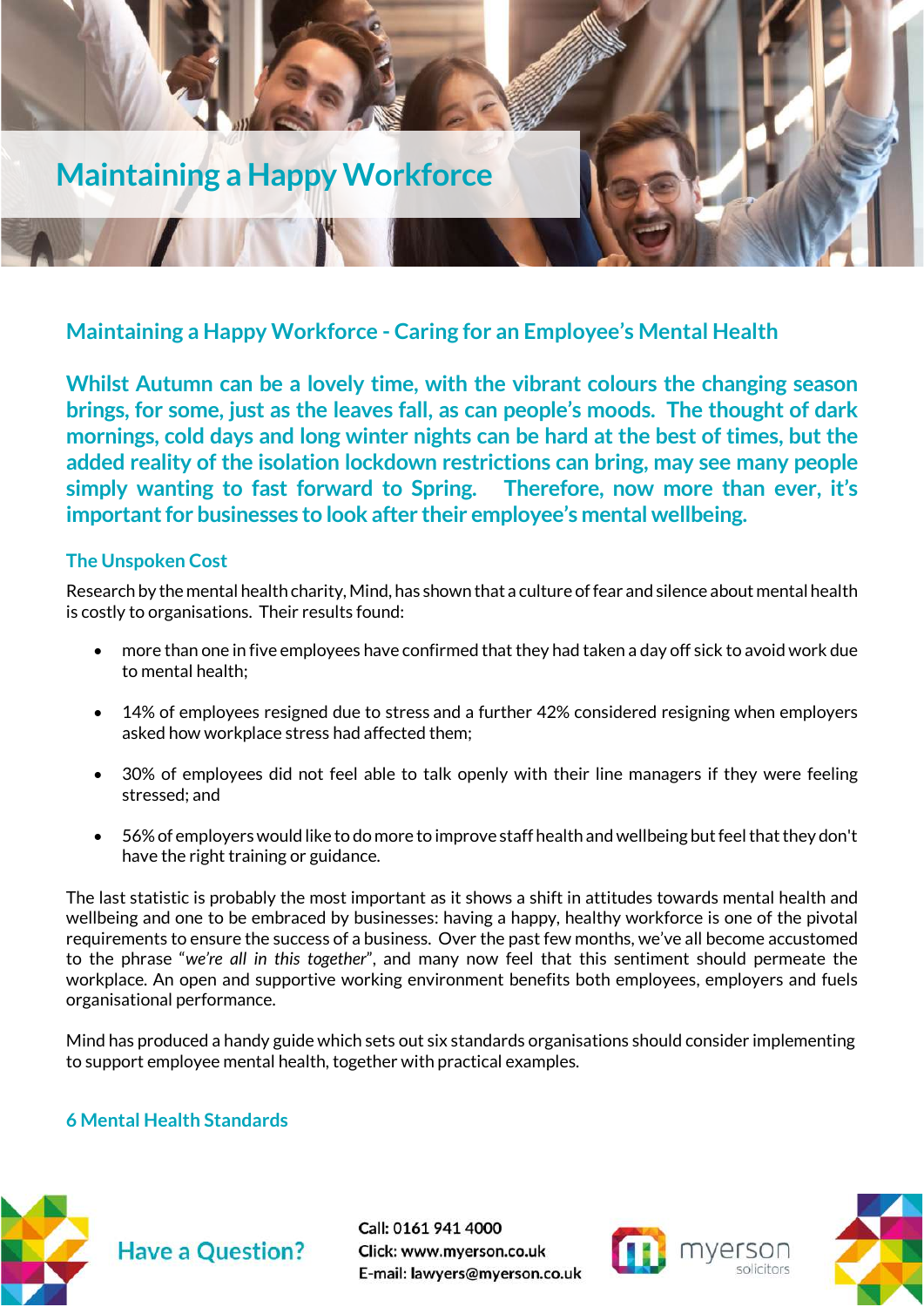

#### **The six standards are:**

- 1. Prioritise employee's mental health by developing and delivering a strategic programme of activity.
- 2. Proactively ensure that working methods and organisational culture drive positive mental health outcomes.
- 3. Promote a culture of openness surrounding mental health.
- 4. Increase organisational confidence and capability.
- 5. Provide mental health support, tools and guidance to employees.
- 6. Increase transparency and accountability through internal and external reporting and communication.

As many of us now look set to be working from home for the long-term, the usual support we can access in our work may not be as readily available during this period. Therefore, it's key to identify the things that keep us well and those that may negatively impact our wellbeing during this period. Whilst businesses vary in working practices and environments; it is important to adopt a range of strategies and methods of communication to remote workers, employees that are on furlough and those who don't have access to computers or laptops. As an SME ourselves, we have implemented the following simple steps which have helped with employee engagement, a sense of belonging, team spirit and positivity - despite the current climate. Since March 2020, we have:

- **Upgraded IT and sourced additional equipment** having the right tools to enable us to do our job is paramount. Ensuring staff have the necessary equipment to operate effectively from home removes avoidable stress and burden from your employees.
- **Communications from the top** our CEO and COO have provided us with regular updates from their home offices, from how we as a business are doing and the challenges we may face, to how their baking skills are progressing. These insights allow regular 'virtual' interaction with staff.
- **Morning Teams meetings** various departments across the firm start the day with a Teams catch up. These 10-minute conversations allow for our teams to see each other (either in gallery view or speaker view, it's our choice), check in on how people are feeling, what they have on for the day and to pass work amongst the team as necessary. The calls are important for face to face (albeit virtual) interaction.
- **Routine and structure** as far as possible we have maintained our regular working routines and practices, including holding regular meetings, webinars, seminars and training sessions. The format of these may have changed, but the importance of them remains. It's vital that all staff feel they are supported, receiving the appropriate training and supervision and that they still have the opportunity to progress with their careers. We are also reminded to take a break as it's too easy to sit at your computer screen all day without the usual office distractions (or home-schooling distractions!).
- **Positive News** we have pro-actively been sharing positive news whether that's the latest deals to complete, success in litigation or welcoming new babies to the Myerson family.
- **Socially Distanced Socials** our social committee has worked hard to come up with new and interesting social activities that help to promote a team spirit(beyond a weekly quiz!). We have held virtual bingo, treasure hunts, bake off's and even completed our "Not the Hadrian's Wall Walk" after we had to cancel our actual charity walk along Hadrian's Wall.

We know that for many this Autumn and Winter is going to prove challenging; however, we hope that some of the hints and tips in this Autumn edition of Tech Lite will help your business along the way.